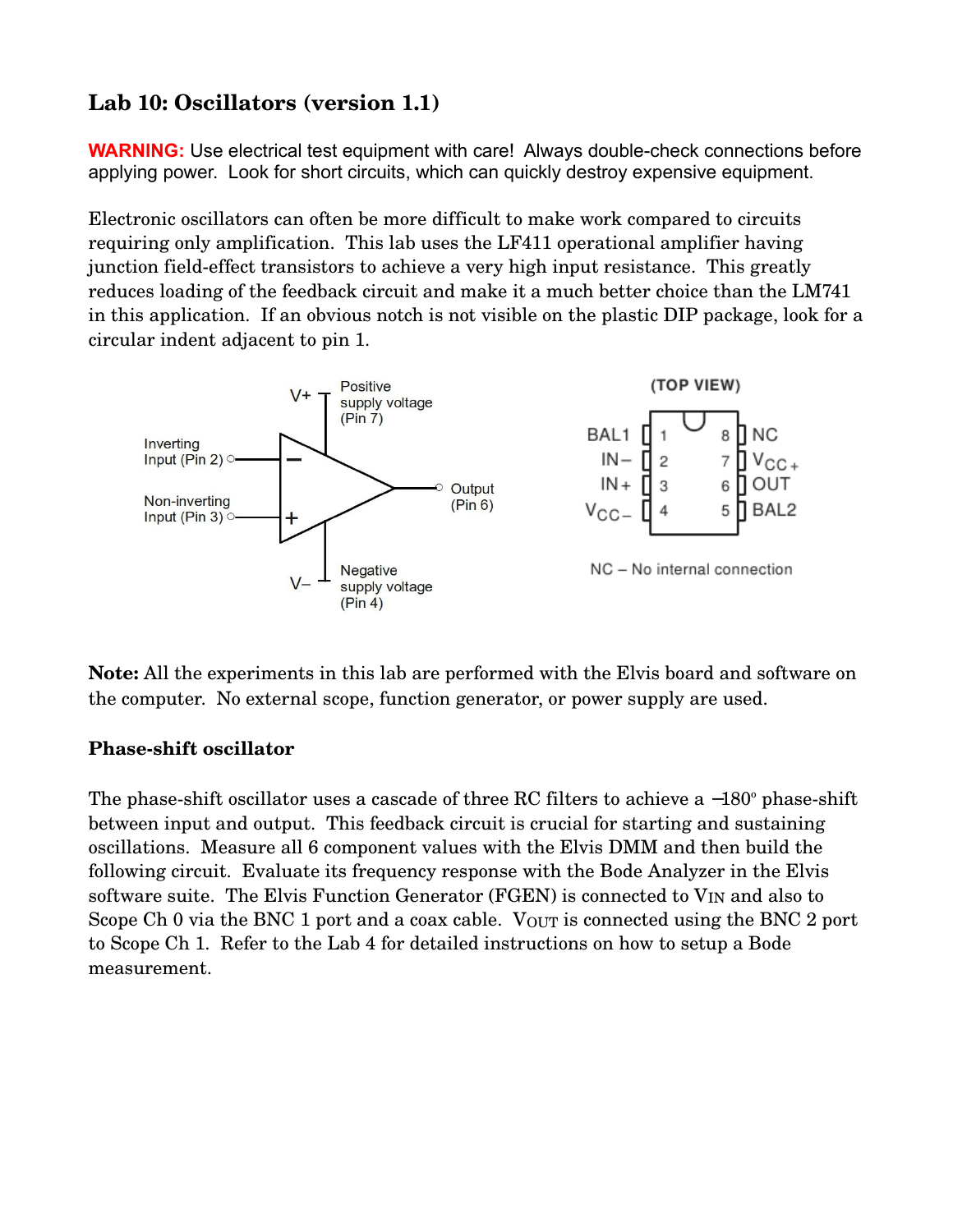

The Bode analyzer provides two important numbers that characterize the feedback circuit: i) the frequency at which a  $-180^\circ$  phase-shift occurs and ii) the amplitude decrease between output and input at this critical frequency. To find this frequency accurately, you will need to change the frequency step-size above the default value of 5 steps/decade. In addition, you may have to increase the peak amplitude to a value of 3 or more to reduce noisy data. If you have done this correctly, you should identify a frequency around 8.5 kHz with a corresponding amplitude loss of about −30 dB. Use the LOG function to save the Bode data for your write-up.

Troubleshooting: If the Bode Analyzer does not produce meaningful data, troubleshoot the circuit using the Elvis function generator (FGEN) and the Elvis scope. A 20 kHz sine wave with 1 Vpp on the input should produce a  $\sim 200$  mVpp 180 $^{\circ}$  phase-shifted output signal.

The LF411 op-amp will provide an additional  $-180^\circ$  of phase-shift to initiate oscillations at the frequency set by the RC network (op-amp  $+$  RC network =  $360^{\circ}$  total). In addition, it must compensate for the  $\sim 30$  dB of loss the network introduces. This is achieved by selecting a feedback/input resistor ratio to get a gain in excess of −29. Values of 3.3 MΩ and 100 k $\Omega$ , respectively, can accomplish this.

Disconnect the feedback circuit from FGEN and scope; connect it to the LF411 op-amp as shown in the following diagram:



Place the op-amp on the Elvis board (power should be off) so that it straddles a row divider, which allows independent connection of all 8 pins. Connect pin 7 to the +15V and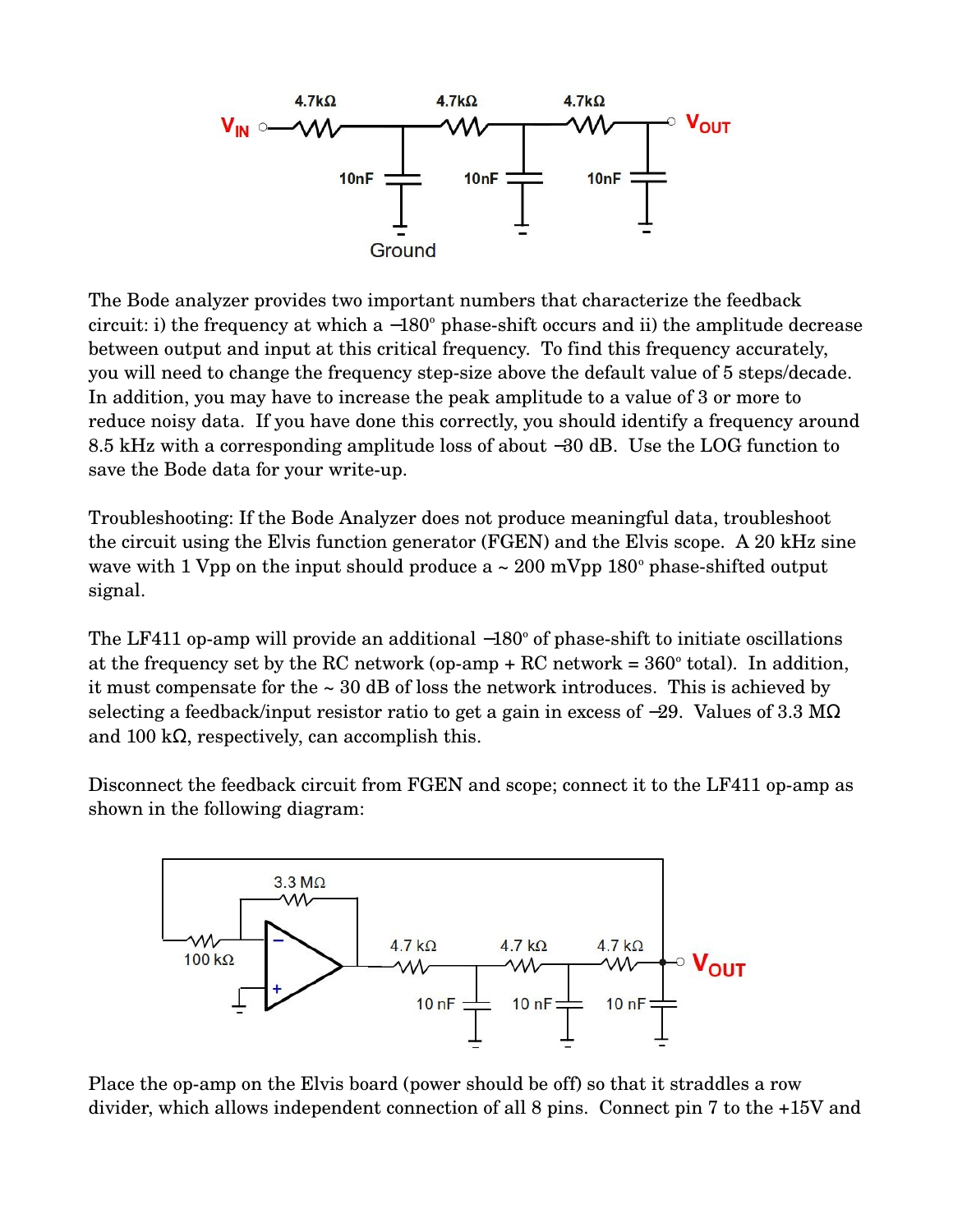pin 4 to −15V voltage sources on the lower left. Be sure to connect the non-inverting opamp input and one side of each capacitor to the power supply ground on the Elvis board (adjacent to the  $\pm 15V$  dc supply pins).

Turn on the power and confirm the presence of approximately sinusoidal oscillations at the design frequency by using the Ch 0 input of the Elvis scope. Stop the scope and enable the Elvis Dynamic Signal Analyzer (DSA). This will display the output spectrum of the oscillator. You will see a spectral peak with a width that indicates the coherence and stability of the oscillations. There may be other weaker peaks and harmonics. Stop the DSA and record the data to disk using the LOG function. Include this spectrum in your write-up. Note: The LOG file also records a temporal trace of the signal that should be omitted from the report.

## **Buffered phaseshift oscillator**

The cascaded sequence of RC filters above presents considerable difficulty for analysis and design. This is because each stage loads the preceding stage resulting in a complicated frequency response function. To eliminate this problem, the RC stages can be isolated using buffers, implemented with unity-gain op-amps as shown in the following circuit:



The response (i.e. transfer function) is simply the product of the three individual RC lowpass filters. For three identical sections this is:

$$
G = \frac{V_{\text{OUT}}}{V_{\text{IN}}} = \left[\frac{1}{1 + j\omega RC}\right]^3
$$

The LM741 op-amp can adequately perform the buffer function, although placing three additional op-amps on the breadboard can make wiring complicated and increases the chance for mistakes. As an alternative, one can use the LM348 IC, which contains four  $LM741$  op-amps on a single chip. The pin layout is as follows: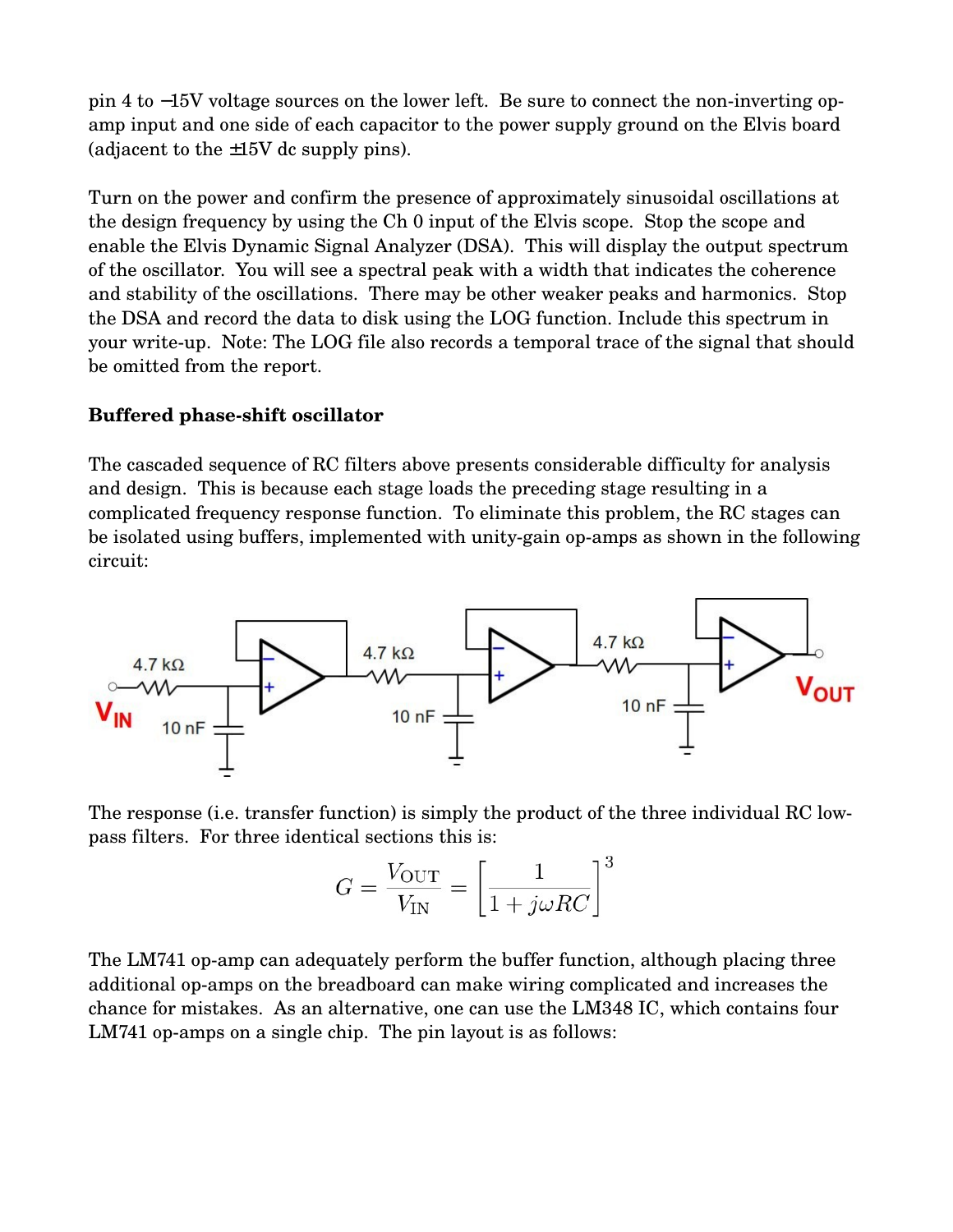| 1OUT <sup>[</sup>                                                               |     | 14 | 140UT                              |
|---------------------------------------------------------------------------------|-----|----|------------------------------------|
| $1IN -$                                                                         | I 2 |    | 13 <sup>1</sup> 4IN-               |
| 1 IN + $\Box$ 3                                                                 |     |    | $12$ 4lN+                          |
| $V_{\text{CC+}}$ $\left[\begin{array}{c} 4 \\ 2 \text{IN} + \end{array}\right]$ |     |    | 11   V <sub>CC-</sub><br>10   3IN+ |
|                                                                                 |     |    |                                    |
| $2IN -$                                                                         | 6   | 9  | $3IN -$                            |
| 2OUT <sup>[</sup>                                                               |     | 8  | 3OUT                               |
|                                                                                 |     |    |                                    |

If you choose to use this IC to implement the buffered feedback circuit, you will wire three of the four available op-amps. Connect pin 4 to  $+15V$  and pin 11 to  $-15V$ . Build only the feedback network shown above using three op-amp buffer stages. Use extreme care here as there are many connections to be made and wiring mistakes can be difficult to track down.

Power on the circuit and repeat the procedure from the first part of the lab by getting the frequency response using the Bode Analyzer. You will see a lower expected oscillation frequency (i.e. frequency where the phase  $= -180^{\circ}$ ) compared to the passive circuit; this should be close to 6 kHz. In addition, the buffered circuit has 10 times less loss; you will observe an amplitude reduction at the expected oscillation frequency by approximately  $-20$  dB. This means about 20 dB of gain is required from the high-impedance op-amp to overcome the loss in the feedback network. Record the Bode data using the LOG function.

Now build the buffered phase-shift oscillator by following the schematic diagram below. Be sure to reduce the gain of the amplifying stage accordingly; a  $1 M\Omega$  resistor replaces the 3.3 M $\Omega$  feedback resistor used in the non-buffered circuit above. Observe the presence of oscillations at the point marked  $V_{\text{OUT}}$ . Obtain a power spectrum using the Elvis DSA and save it using the LOG button.

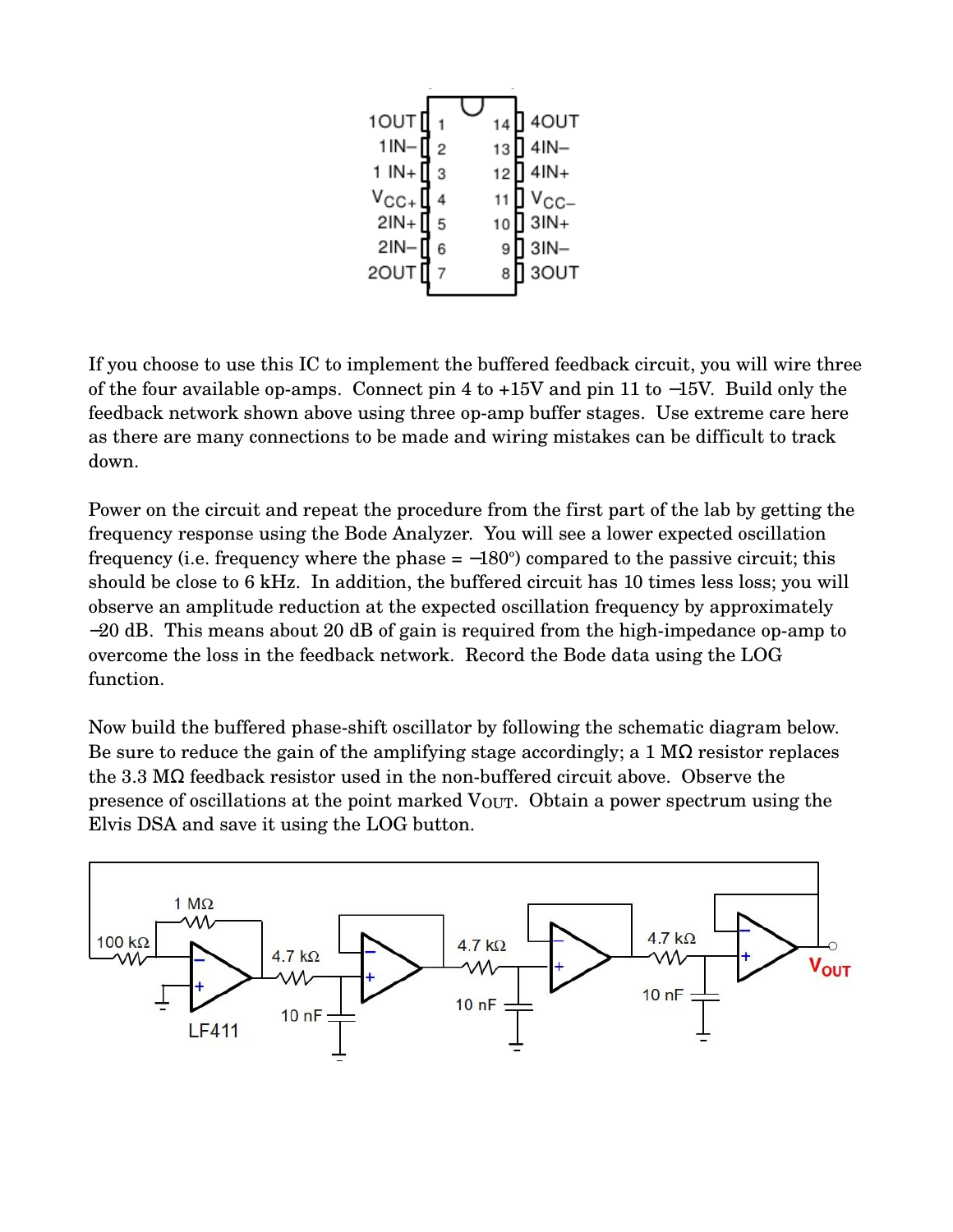## **Writeup**

Provide model curves for your experimental Bode data (amplitude and phase) for both feedback circuits. These involve impedances described by complex numbers and the algebra will get very messy. It is better to use a program like MatLab or LabView to generate the amplitude and phase curves without trying to simplify the equations. The buffered feedback circuit is described by the equation shown above and is very easy to program. Analysis of the non-buffered feedback circuit requires additional steps that are described by referring to this circuit diagram.



The analysis can be performed by realizing that this is a sequence of voltage dividers. The relation between  $V_{\text{OUT}}$  and  $V_2$  is:

$$
\frac{V_{\text{OUT}}}{V_2} = \frac{Z_{C3}}{R3 + Z_{C3}}
$$

where  $Z_{C3}$  is the capacitor impedance  $1/j\omega C3$ . The relation between V1 and V2 is slightly more complicated. The impedance Z2 at node V2 is:

$$
\frac{1}{Z_2} = \frac{1}{Z_{C2}} + \frac{1}{R3 + Z_{C3}}
$$

which then defines the ratio between V2 and V1:

$$
\frac{V_2}{V_1} = \frac{Z_2}{R2 + Z_2}
$$

The impedance Z1 at the node marked V1 is:

$$
\frac{1}{Z_1} = \frac{1}{Z_{C1}} + \frac{1}{R2 + Z_2}
$$